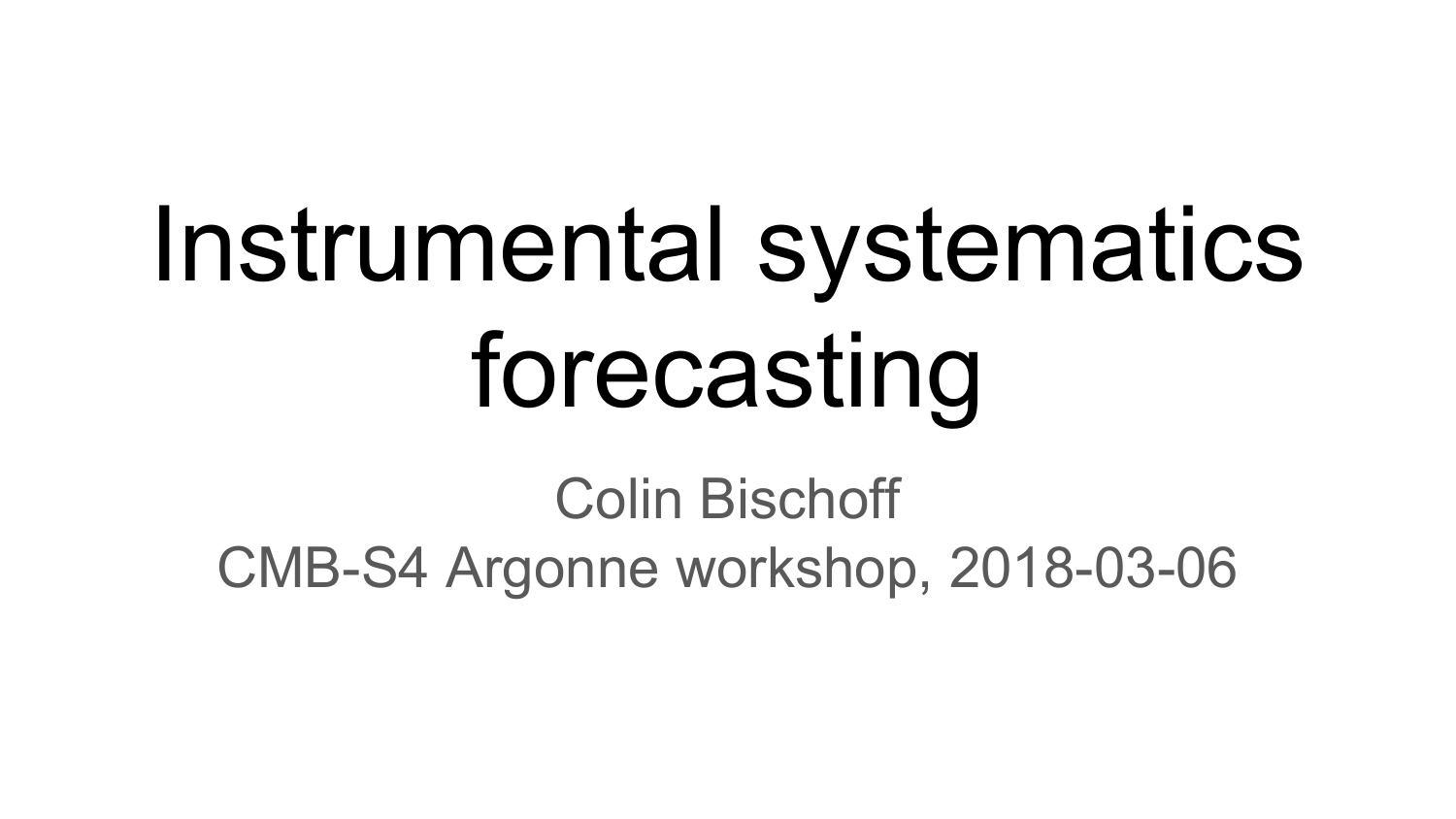### Forecasting efforts so far...

- Mostly focused on *r* (and delensing, to some extent)
- Instrument sensitivity scaled from achieved performance (BICEP/Keck)
- Questions that have been addressed:
	- a. How many detectors are needed at how many observing frequencies to achieve science target?
	- b. What is optimal fsky for deep survey?
	- c. Are forecasts robust against more complicated foregrounds?
	- d. Can we produce simple benchmarks for various classes of instrumental systematics?
- We have tried to minimize the number of choices that make assumptions about the instrument and/or survey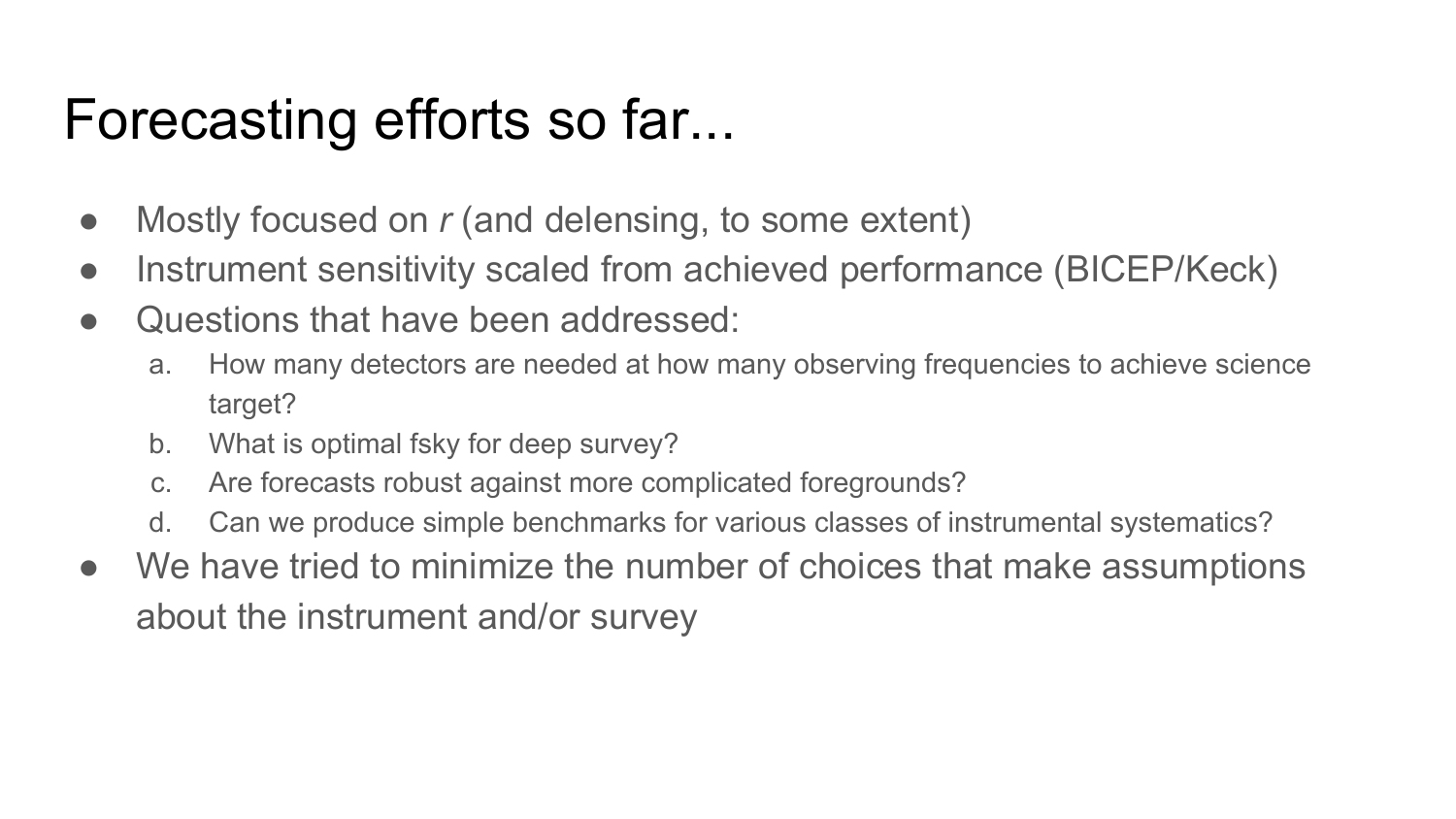### Example: additive systematics

- Represents \*any\* effect that adds power to B-mode map.
- Map-based simulations contain various forms of the additive systematic
- Target bias on *r* < 1e-4



Figure: Steve Palladino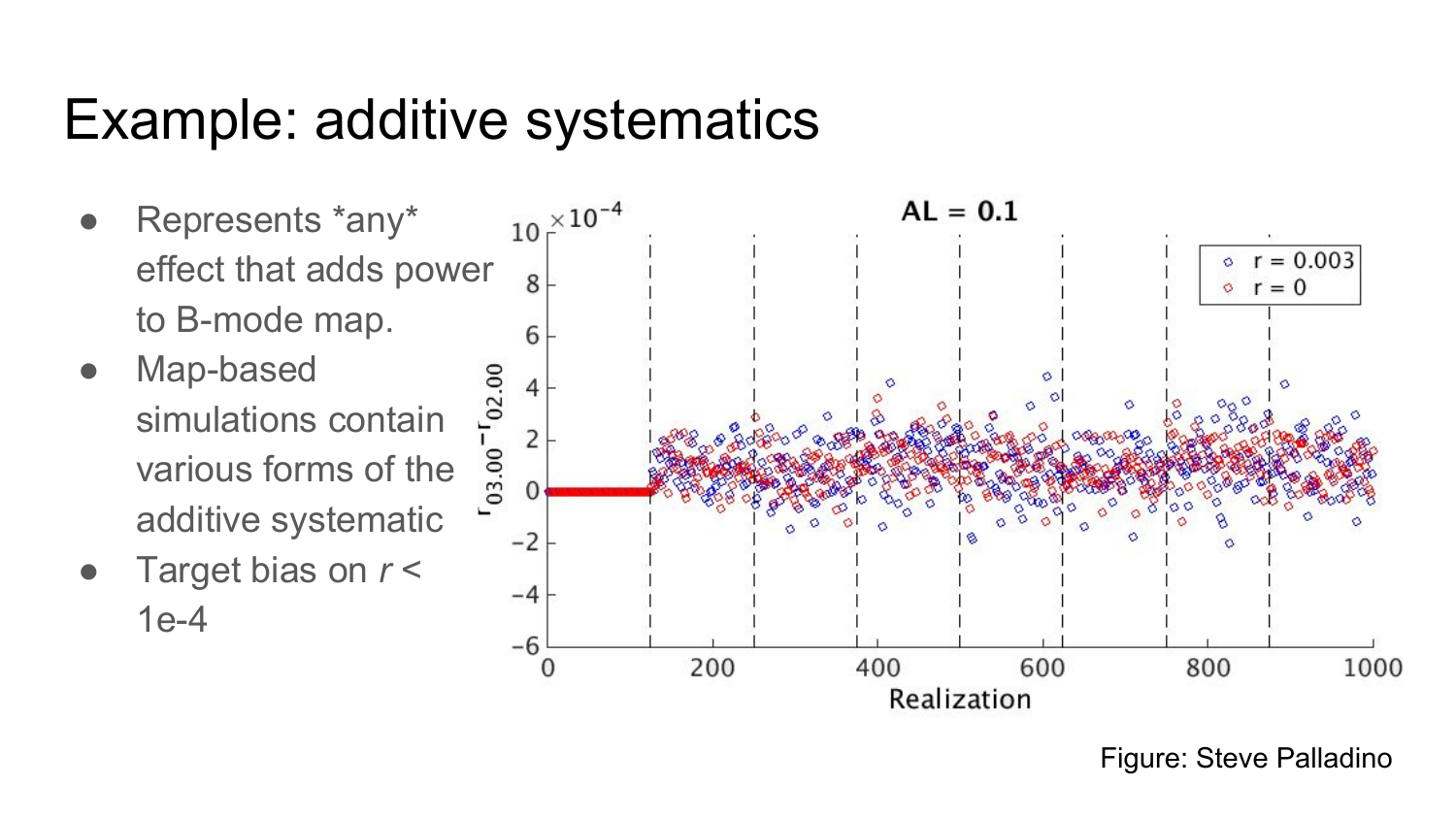#### Example: band center errors



Figure: Steve Palladino